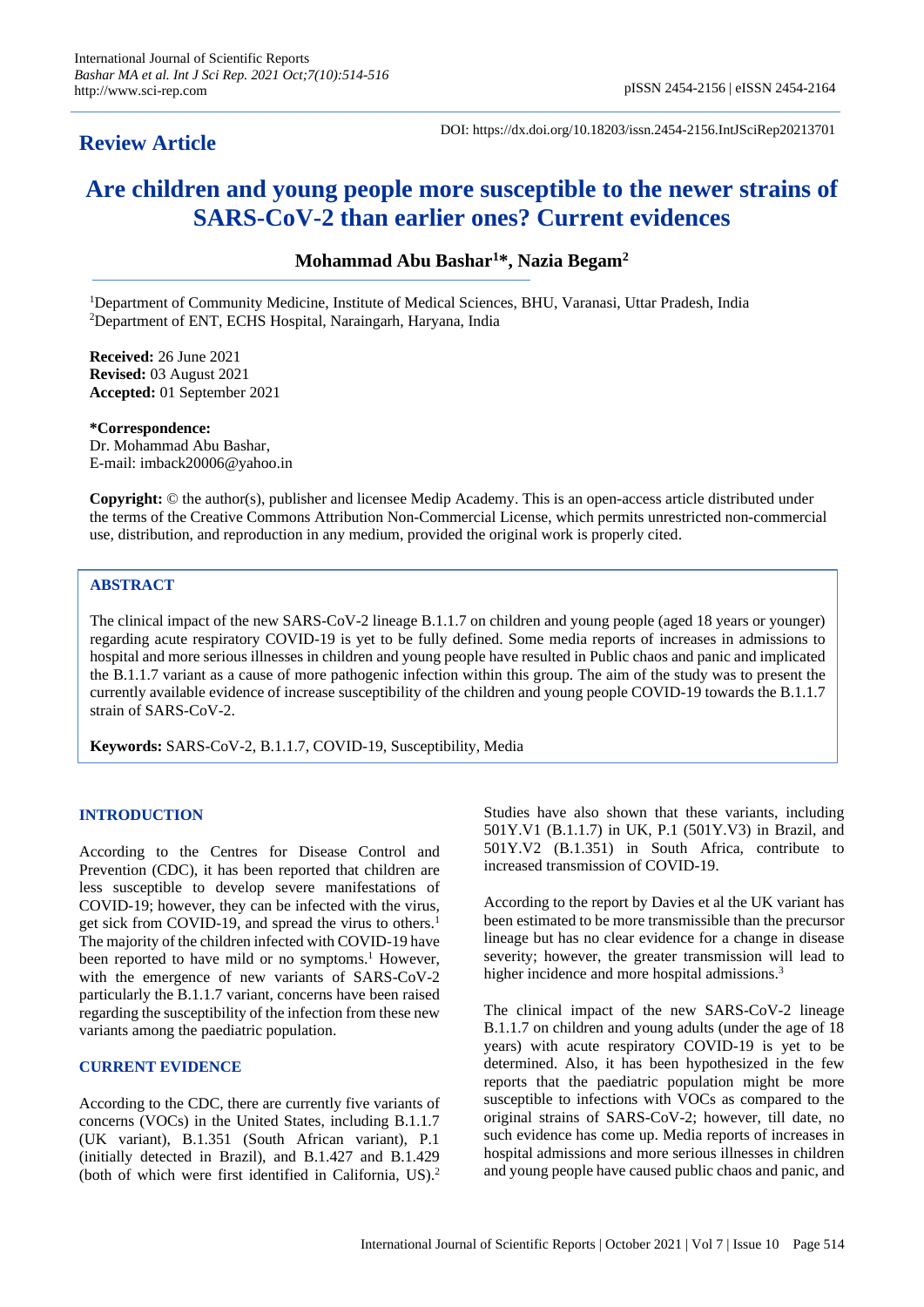the latest variants, especially the B.1.1.7 variant, have been implicated in causing a more pathogenic infection in this population.

However, recent data show that B.1.1.7 has not changed the paediatric hospitalization rate and that severe COVID-19 remains rare among the kids. No significant differences were found with respect to age, the proportion of patients with comorbidities, the proportion of patients from Black, Asian, and minority ethnic background, or deprivation score between the groups representing first and second waves.<sup>4</sup> There was also no evidence of more severe disease in children and adolescents during the second wave of COVID-19, implying that the infection with the B.1.1.7 variant might have a similar clinical course to the infection with the original strains.<sup>4</sup>

#### **DISCUSSION**

The novel SARS-CoV-2, which causes the disease called COVID-19, spread rapidly across the globe causing major devastations in life and economy of the countries. A striking and consistent observation across all the countries affected by the COVID-19 pandemic was the difference in severity of COVID-19 in different ages: severity, the need for hospitalization and mortality rise steeply with older age while severe disease and deaths were relatively rare in children and young adults.<sup>5-7</sup> Most children infected with SARS-CoV-2 are asymptomatic or have mild symptoms, most commonly fever, cough, pharyngitis, gastrointestinal symptoms and changes in sense of smell or taste.<sup>8,9</sup>

Whether children are also less often infected by SARS-CoV-2 is an ongoing debate. Large epidemiological studies suggest that children comprise only 1 to 2% of all SARS-CoV-2 cases. $10-12$  However, these numbers heavily depend on testing criteria and, in many reports, testing was done only in individuals who were symptomatic or required hospitalization, which is less often the case for children. Some studies suggest that children are just as likely as adults to become infected with SARS-CoV-2.<sup>13</sup> However, many recent studies report that children are less likely to get infected after coming in contact with a SARS-CoV-2-positive individual.<sup>14-18</sup>

It has been proposed that children and adolescents have similar viral loads as of adults and may therefore be as likely to transmit the infection of SARS-CoV-2 as adults.<sup>19-22</sup> In addition, some studies suggest that the viral load in asymptomatic and symptomatic individuals infected with SARS-CoV-2 is similar.<sup>23-25</sup> However, assuringly, transmission in schools from children either to other children or to adults has been quite rare.26-28

The observation that children and adolescents are less frequently infected with SARS-CoV-2 and that they have less severe symptoms compared to adults is similar to that reported for SARS-CoV-1 and Middle east respiratory syndrome (MERS)-CoV.<sup>29-31</sup> However, this pattern is strikingly different to that for infection with most of the other respiratory viruses [e.g., respiratory syncytial virus

(RSV), metapneumovirus, parainfluenza or influenza viruses], for which the prevalence and severity are both higher in children.<sup>32</sup>

Emergence of newer strains/variants of COVID-19 such as B.1.1.7, during the second and third waves in many countries have resulted in the hypothesis that the children and adolescents, the age-group which was least susceptible to the classical or original strains of SARS-CoV-2 would be most affected and the new variants may be more severe in this age-group compared to adults. However, few studies conducted among those infected with newer variants such as B.1.1.7 have found that children and adolescents still remain the least affected age-group and mortality, which is quite rare and only in those children who have co-morbidities like cancer or type 1 diabetes, in them due to the newer strains is found comparable to the earlier or original strains of the virus.

### **CONCLUSION**

No evidence of more severe disease has been found in children and young people during the second and/or third wave of COVID-19 pandemic, suggesting that infection with the newer variants of SARS-CoV-2 does not result in an appreciably different clinical course to the original or earlier strains. Severe acute respiratory COVID-19 still remains an uncommon occurrence in children and young people.

*Funding: No funding sources Conflict of interest: None declared Ethical approval: Not required*

#### **REFERENCES**

- 1. CDC. COVID-19 in Children and Teens, 2021. Available at: https://www.cdc.gov/coronavirus/ 2019ncov/groups/families-children.html. Accessed on 16 June 2021.
- 2. CDC. COVID-19 in Children and Teens, 2021. Available at: https://www.cdc.gov/coronavirus/ 2019ncov/transmission/variant.html. Accessed on 16 June 2021.
- 3. Davies NG, Abbott S, Barnard RC, Jarvis CI, Kucharski AJ, Munday JD, et al. Estimated transmissibility and impact of SARS-CoV-2 lineage B.1.1.7 in England. Science. 2021;372(6538):3055.
- 4. Brookman S, Cook J, Zucherman M, Broughton S, Harman K, Gupta A. Effect of the new SARS-CoV-2 variant B.1.1.7 on children and young people. Lancet Child Adolesc Health. 2021;5(4):9-10.
- 5. Zimmermann P, Curtis N. Coronavirus Infections in Children Including COVID-19: An Overview of the Epidemiology, Clinical Features, Diagnosis, Treatment and Prevention Options in Children. Pediatr Infect Dis J. 2020;39(5):355-68.
- 6. Castagnoli R, Votto M, Licari A, Brambilla I, Bruno R, Perlini S, et al. Severe Acute Respiratory Syndrome Coronavirus 2 (SARS-CoV-2) Infection in